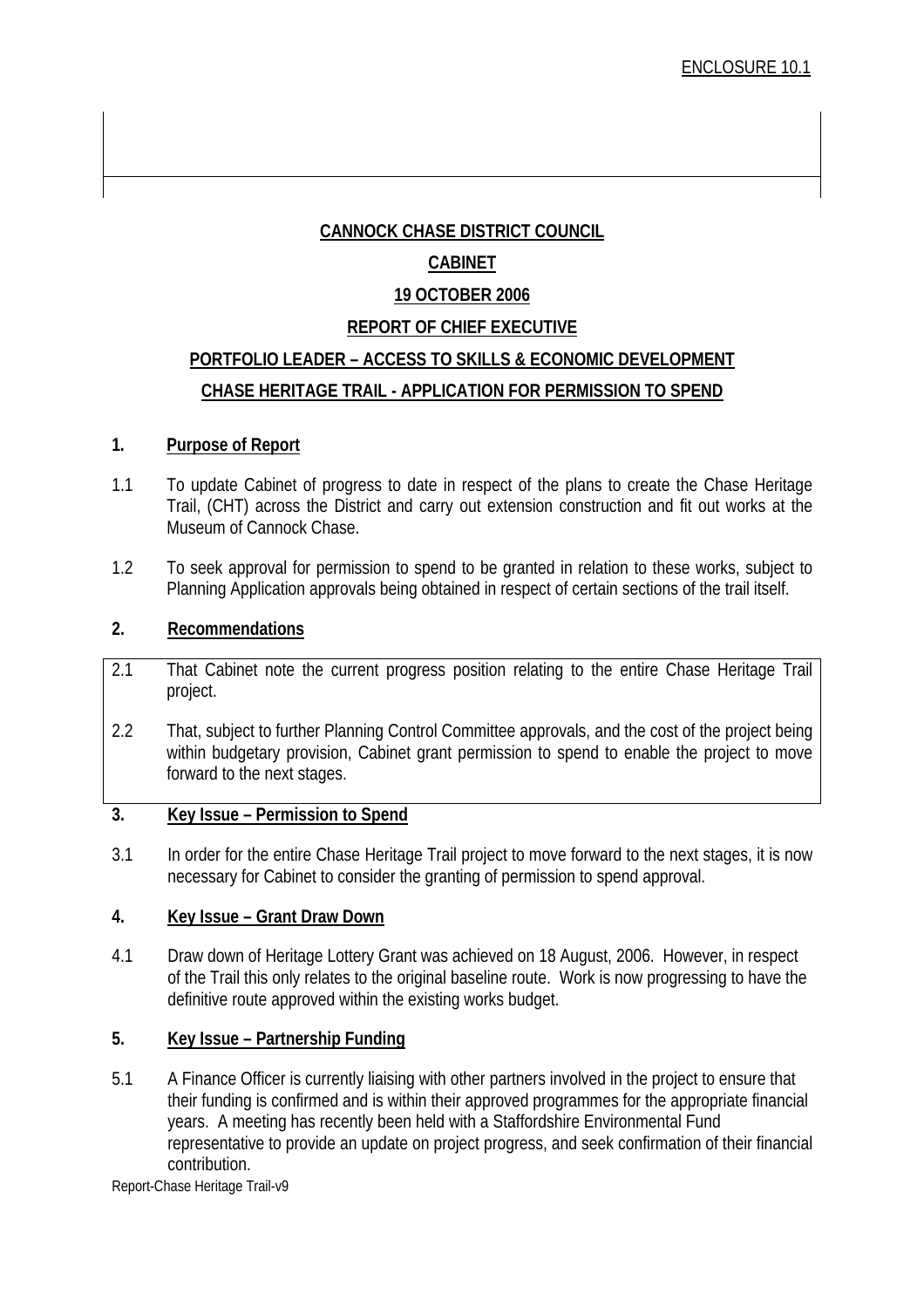## **REPORT INDEX**

| Background                                                                                                  | Section 1          |
|-------------------------------------------------------------------------------------------------------------|--------------------|
| Details of Matters to be Considered <i>i.e.</i> Options Considered,<br><b>Outcome of Consultations etc.</b> | Section 2          |
| <b>Contribution to CHASE</b>                                                                                | Section 3          |
| Section 17 (Crime Prevention) Implications                                                                  | Section 4          |
| Human Rights Act Implications                                                                               | Section 5          |
| Data Protection Act Implications                                                                            | Section 6          |
| <b>Risk Management Implications</b>                                                                         | Section 7          |
| <b>Legal Implications</b>                                                                                   | Section 8          |
| <b>Financial Implications</b>                                                                               | Section 9          |
| <b>Resource Implications</b>                                                                                | Section 10         |
| Conclusion                                                                                                  | Section 11         |
| <b>List of Background Papers</b>                                                                            | Section 12         |
| Annexes to the Report:                                                                                      |                    |
| Project Detail - Trail and Museum                                                                           | Annex <sub>1</sub> |
| <b>Outline Project Timetable</b>                                                                            | <b>Annex 2</b>     |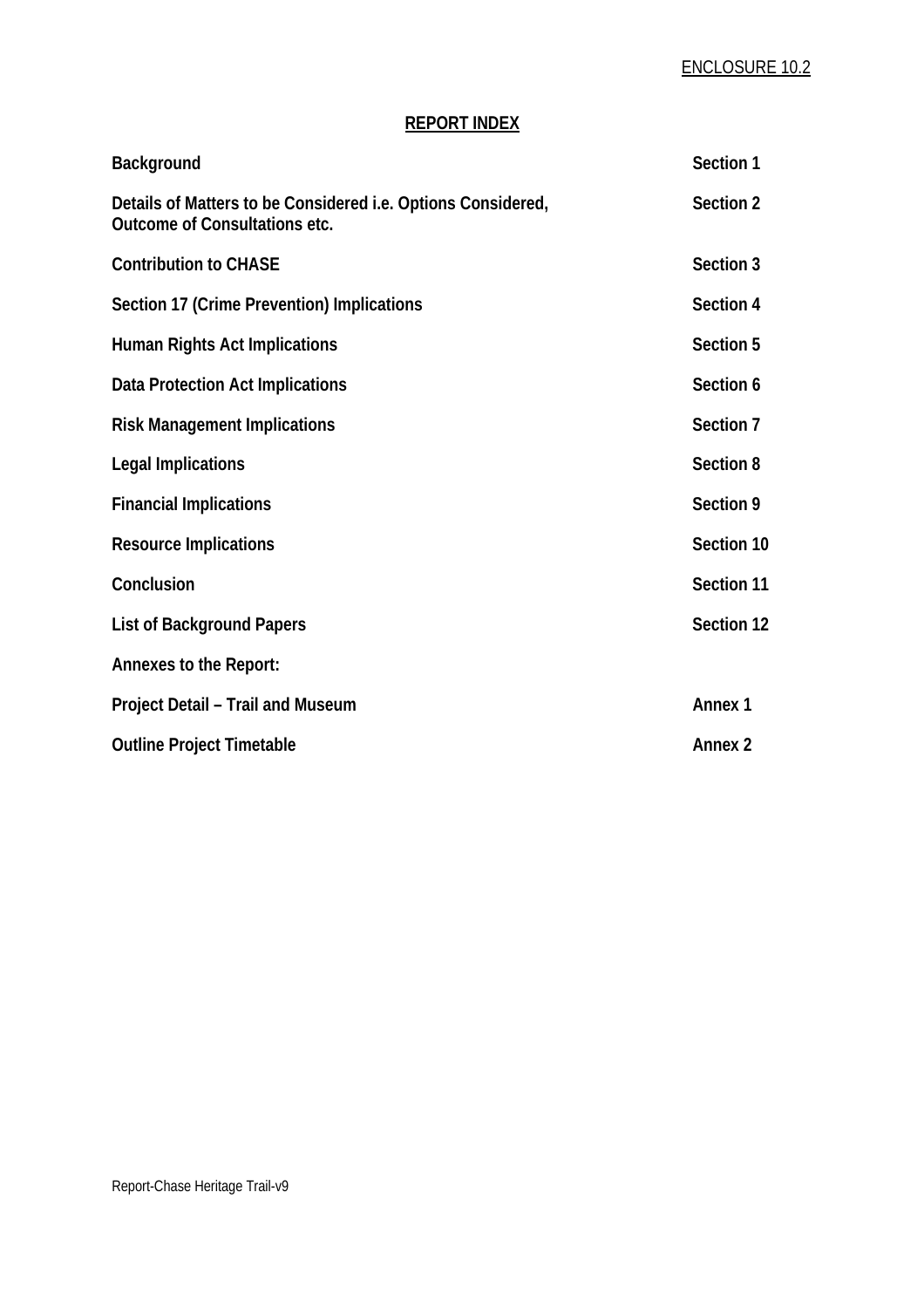### **Section 1**

#### **Background**

The concept of the Chase Heritage Trail project to create a foot / cycle / bridle way across the District linking various heritage sites of interest has existed for a number of years, and is included in the Council's General Fund Capital Programme for 2006-07.

The Council was notified by the Heritage Lottery Fund, (HLF) in June 2004 that a bid for core grant funding for this scheme had been successful. Since that time Officers have been working towards achieving this grant draw down. This was confirmed on 18 August, 2006.

The total budget provision for this initiative is £1,446,700.

The Council has previously ratified the appointment of this Authority as the Accountable Body for this project, and formal agreements are now in place with the other main partners involved, these being Staffordshire County Council and the Forestry Commission.

The definitive route that the trail will actually take is still to be determined as certain physical aspects along the original, (baseline) trail that was submitted with the original bid have changed over time. Furthermore, as additional trail research has been carried out, alternative route solutions are also being proposed.

Once the definitive route is approved by HLF, the works on certain sections of the trail will be subject to Planning Applications, which will be considered by Planning Control Committee.

Further details of the main elements of the project, The Trail and the Museum Extension are reproduced at Annex 1.

It has always been envisaged that from the point at which grant draw down was triggered that the project would take up to two years to complete in entirety. The Project Plans currently reflect the project to conclude during Spring 2008. For information, the Outline Project Timetable is shown at Annex 2.

### **Section 2**

#### **Details of Matters to be Considered**

The matter requiring consideration at this point is the application for permission to spend for the entire Chase Heritage Trail project.

#### **Section 3**

### **Contribution to CHASE**

These additional, extended and updated community facilities as outlined in the report will further support the aim of the Council to develop a healthier and more active community. Features to enhance the feeling of safety and inclusion have been incorporated into the project. The facilities will enable greater use by various age groups within the community.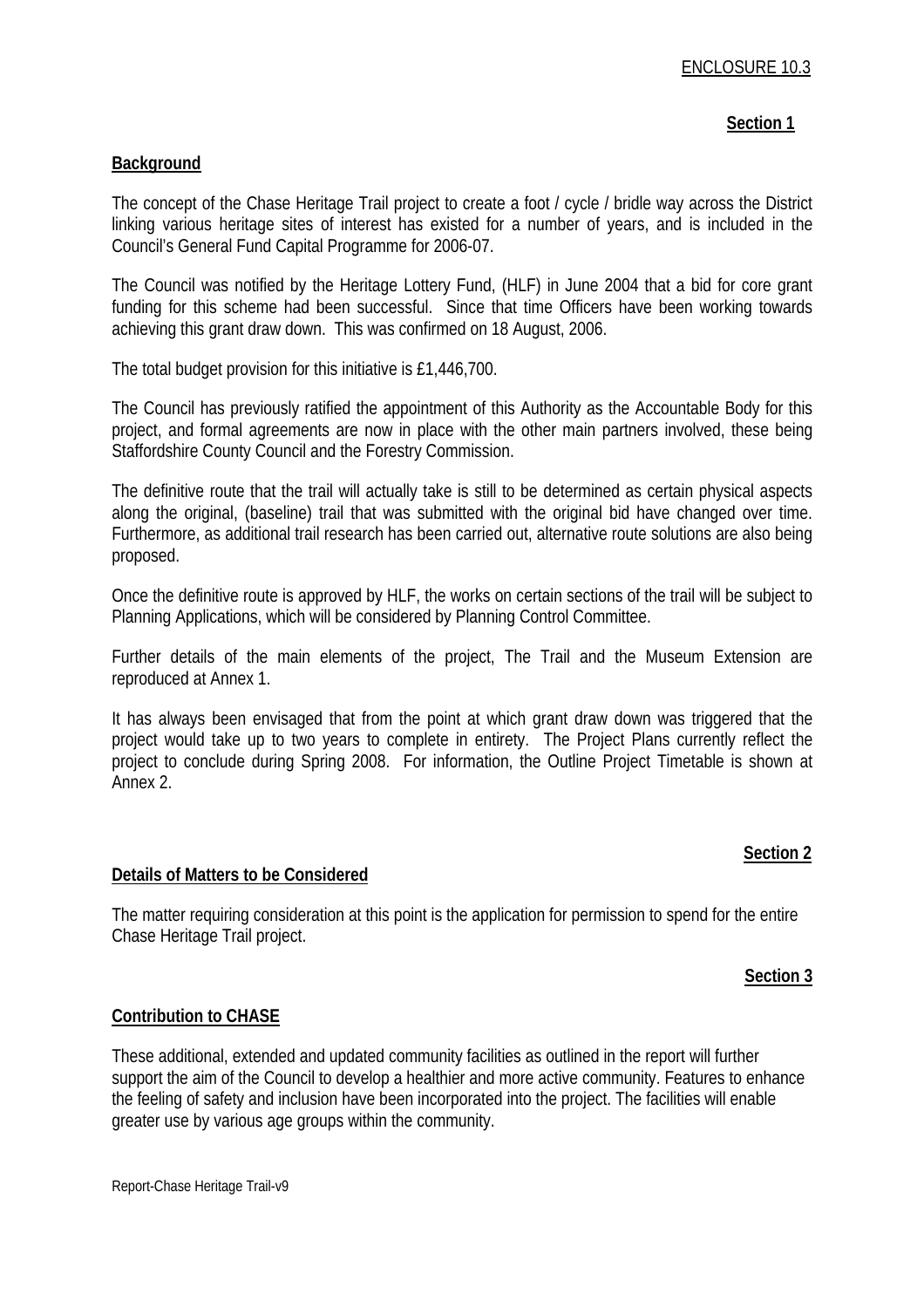## **Section 17 Implications**

As part of the required future Planning Applications for works on certain sections of the trail construction, consultation will take place with the appropriate Architectural Liaison Officer from Staffordshire Police.

## **Human Rights Act Implications**

Where there are pending Planning Applications, it is imperative that the Council adheres to its Policies and ensures that all applicants and others entitled to address the Planning Control Committee have a 'fair hearing' as required under Article 6 of the Human Rights Act 1998.

# **Data Protection Implications**

There are no identified implications in respect of the Data Protection Act.

## **Section 7**

**Section 6**

#### **Risk Management Implications**

There are two risks to the completion of this scheme. Firstly, partners could withdraw funding commitments because of the delayed scheme start. Secondly, the scheme is not completed by the Heritage Lottery Fund June 2008 funding deadline.

If partners withdraw funding for the scheme and alternative funding could not be found then the scheme would not be viable in its existing form. Either a new revised scheme within a reduced budget would be required or the scheme would have to cease.

Heritage Lottery Fund have verbally confirmed that they do consider project overrun situations but consider each scheme on its merits. The scheme should be project managed so that this situation does not arise.

### **Section 8**

### **Legal Implications**

The Council has embarked upon this project and has entered into a contractual relationship with other partners. The Council will be subject to various contractual obligations and liabilities as the Accountable Body and a party having responsibility to progress and implement the project. Accordingly, it must ensure that it is in a position to discharge all contractual obligations. Failure to do so may expose the Council to possible claims.

As the Accountable Body, the Council will be required to ensure that a clear audit trail exists in relation to monies expended and that the fund is used for the purposes for which it has been provided. It is the Council's responsibility to be in a position at all times to account for the use of the Fund and show its

### **Section 4**

**Section 5**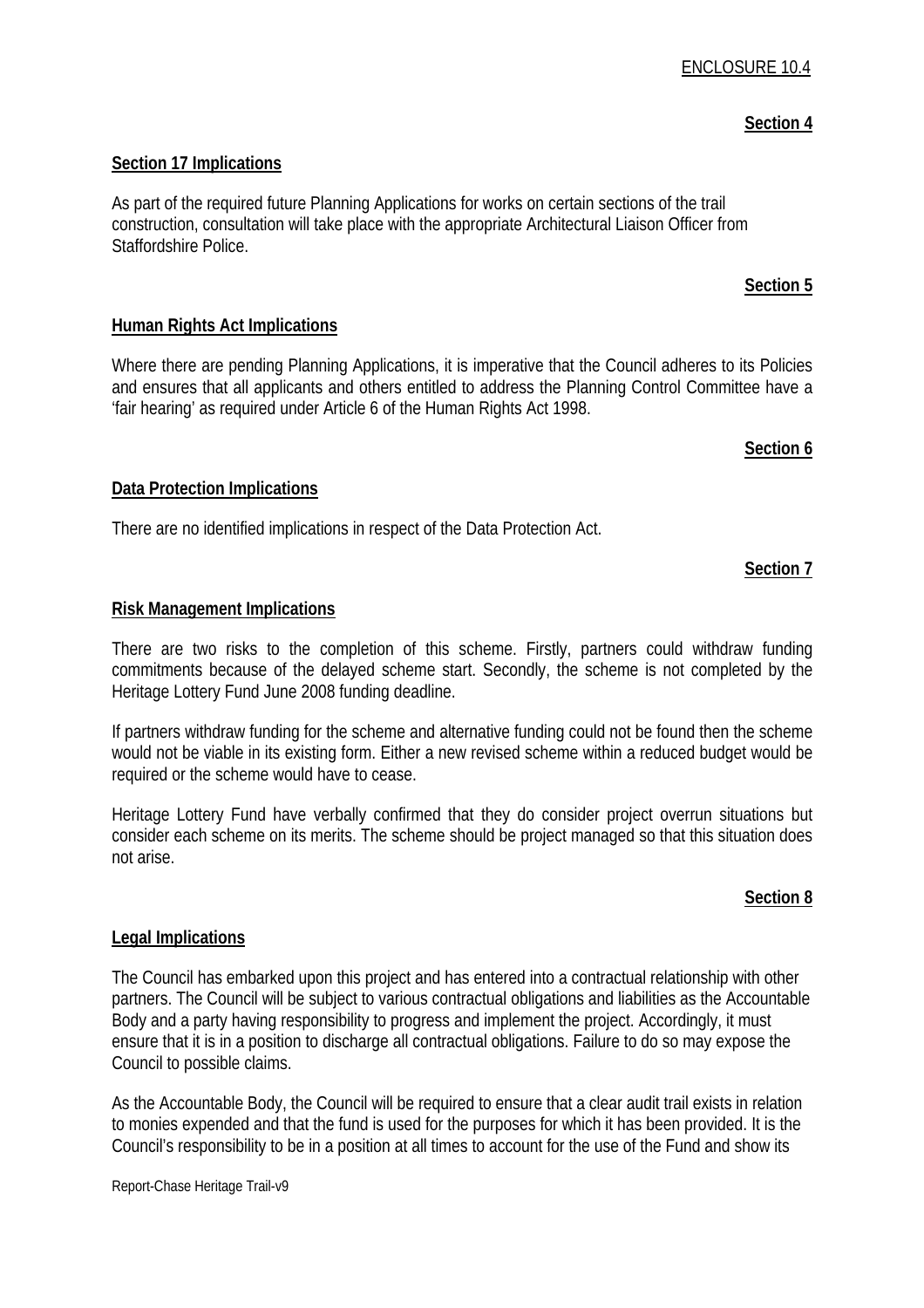has used the Fund for its intended purpose. Failure to do so could result in the Council being exposed to liability.

There are other legal issues that will need to be addressed, such as the requisite planning consent being obtained, the Council will not be able to progress this project unless such legal issues are addressed.

For certain aspects of the project the Council may need to comply with its tendering process. This is to ensure that any contract awarded is awarded through a process that is transparent and free from any allegation of bias or favouritism.

The Council is under a legal obligation to ensure that it complies with its own Contract Procurement Policy, EU Regulations on Procurement (where applicable), other relevant statutory provisions and contract principles when offering and awarding contracts.

Failure to comply with our own Policies, EU Regulations, other legislation relating to Procurement and other relevant contractual obligations, could render any offer and award of a contract unlawful thereby causing delay and possible claims for contract damages.

Moreover, all projects must be approved and authorised by the Council. Officers' actions must remain within the remit of the approval / authorisation given by Council in respect each specific project.

#### **Section 9**

#### **Financial Implications**

These amended financial implications are draft and have not been cleared by the S.151 Officer. Cannock Chase District Council received notification in June 2004 that core funding had been granted from the Heritage Lottery Fund. Drawdown of the funding has been confirmed on the 18th August 2006. Changes to the budgeted expenditure and funding have occurred in the intervening time. The revised budget and funding is detailed below:

| <b>Budget</b>                    |                          |                        |                         |
|----------------------------------|--------------------------|------------------------|-------------------------|
| <b>Chase Heritage Trail</b>      | <b>Original Budget £</b> | <b>Approved Budget</b> | <b>Revised Budget £</b> |
| Total Budget (see funding below) | 1,362,160                | 1,437,060              | 1,446,700               |

| <b>Funding &amp; sources</b>        |                           |                        |                        |
|-------------------------------------|---------------------------|------------------------|------------------------|
| Chase Heritage Trail                | <b>Original Funding £</b> | <b>Approved Budget</b> | <b>Revised Funding</b> |
| Heritage Lottery Fund               | 946,730                   | 946,000                | 946,000                |
| <b>Staffordshire County Council</b> | 165,480                   | 215,480                | 215,480                |

Report-Chase Heritage Trail-v9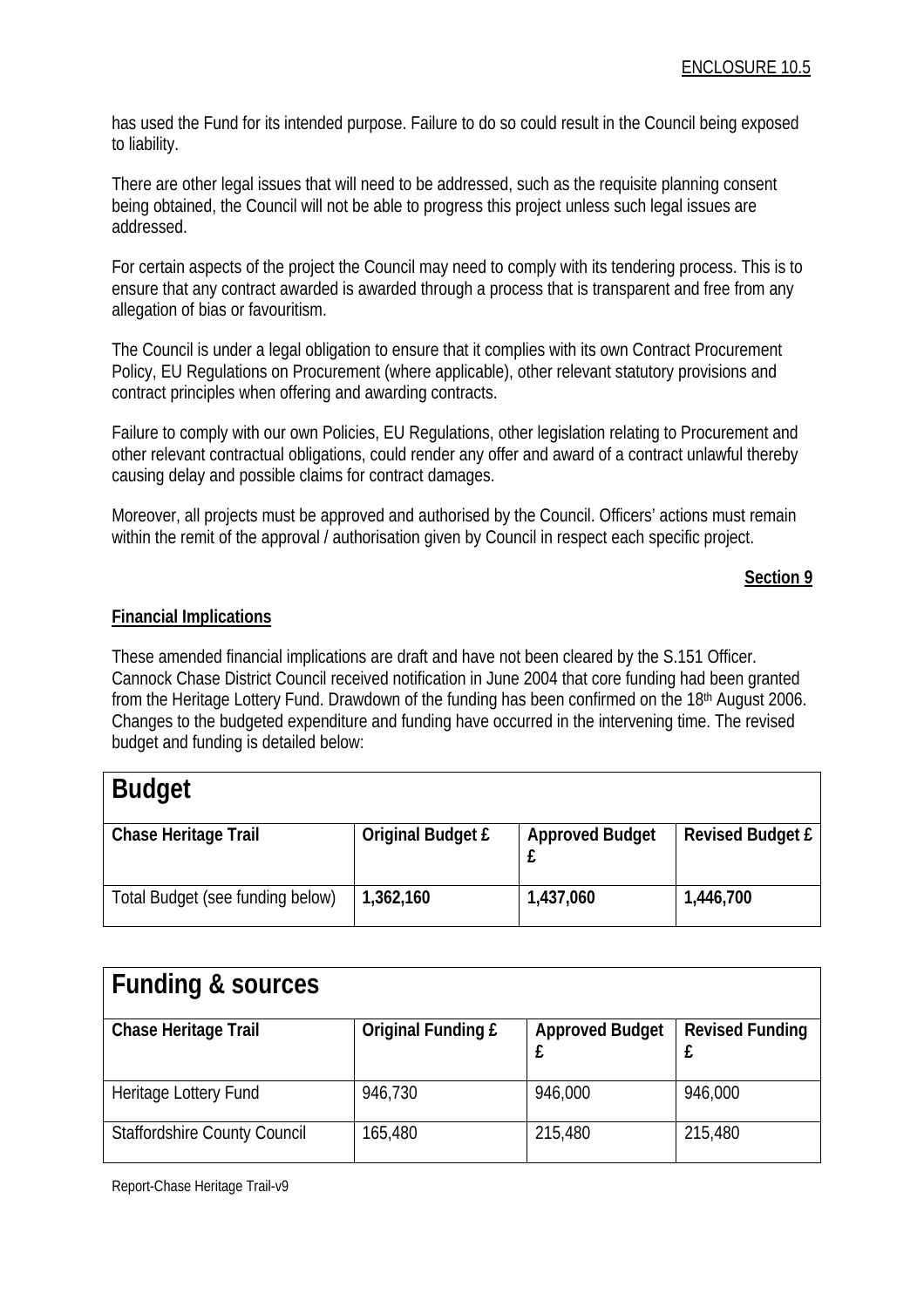| <b>Forestry Commission</b>            | 22,000    | 22,000    | 22,000    |
|---------------------------------------|-----------|-----------|-----------|
| <b>Cannock Chase District Council</b> | 154,080   | 133,140   | 132,490   |
| Section 106                           | 73,870    | 70,440    | 80,730    |
| Staffordshire Environment Fund        | 0         | 50,000    | 50,000    |
| Other (sought)                        | 0         | 0         |           |
| <b>Total Funding</b>                  | 1,362,160 | 1,437,060 | 1,446,700 |

The revised Capital Budget required to deliver the scheme will be £1,446,700. Due to the nature of the fixtures that will be on Cannock Chase District Council Trail land along with IT equipment to be installed there will be some future revenue costs. Any fixtures costs will be met from existing revenue budgets but an assessment is needed of any on going revenue costs associated with the installation of IT equipment as no revenue budgets exist to meet future costs. Once an assessment of costs are calculated a supplementary estimate will be required to meet any on going IT revenue running costs. The total capital project including any trail variations must be delivered within the revised Capital Budget.

### Partnership Funding

Partners have previously confirmed their project funding in writing. Re-confirmation of partnership funding and contributions are now being sought. The partners have been notified of the Heritage Lottery Fund draw down date and the proposed project commencement 1<sup>st</sup> April 2007 and end date 30th June 2008. They have been asked to confirm:

- the previously agreed funding amounts;
- to note the proposed commencement date and end date of the project;
- that profiling of funding is acceptable and available between the these dates;

On the 26th September 2006 notification was received from Staffordshire County Council that £20,000 of funding they profiled to be spent in 2006-07 can not be rolled forward to 2007-08 to match the scheme proposed start date. Officers have since explored an option with Staffordshire County Council whereby expenditure incurred to date on Heritage Lottery grant funded elements could be offset against the £20,000 but unfortunately Staffordshire County Council confirmed 28th September 2006 that this option is not acceptable.

Officers are currently looking at other options to address this issue. Options available are to:

- to bring forward Staffordshire County Council Heritage Trail planned expenditure items that would be funded by the 2006-07 £20,000 allocation;
- to reduce the specification of the scheme to the value of £20,000;
- to increase the Council funding into the project by £20,000 (up to £155,000 approved)

Report-Chase Heritage Trail-v9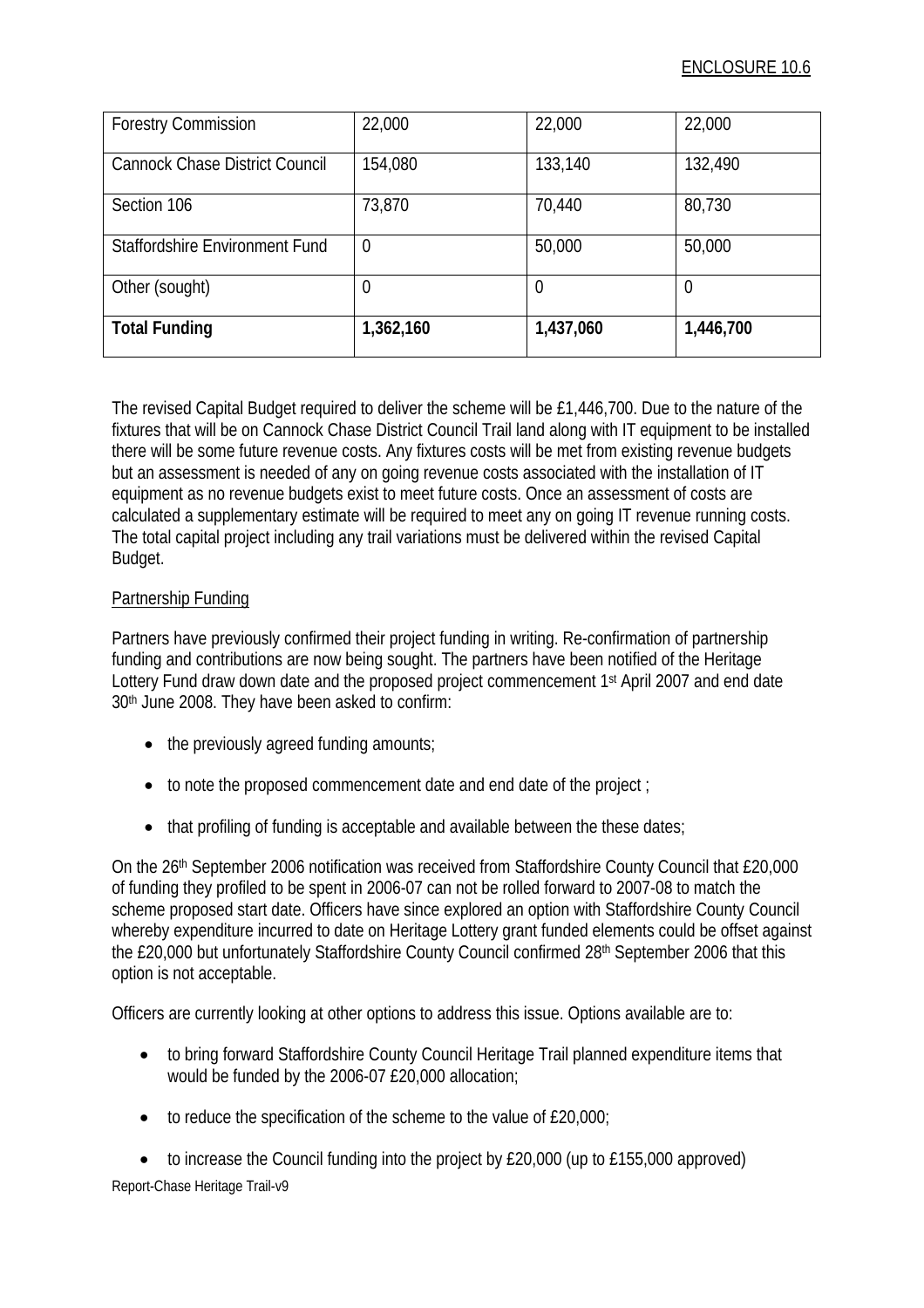• to request that Heritage Lottery Fund allow the Council to utilise client contingency money available in the agreed cost plan to fund the £20,000.

Officers are working towards determining if there are any further funding issues and addressing the issue regarding the changed status of the £20,000 Staffordshire County Council.

# . **Section 10**

# **Resource Implications**

The implementation of the Chase Heritage Trail project is being co-ordinated by two dedicated Officers from the Strategic Projects Team within the Culture and Major Projects Division.

# **Section 11**

# **Conclusion**

That Cabinet consider all the information provided within the report, and determine if permission to spend approval for the entire Chase Heritage Trail project should be granted.

## **Section 12**

# **Background Papers**

Stage 2 Submission to HLF

Bucknall Austin PM1 Documentation.

Report of Chief Executive to Cabinet – 29 July 2004 – The Chase Heritage Trail – Update Report.

Report of the Head of Culture and Major Projects to Cabinet – 15 September 2005 – Chase Heritage Trail – Outstanding Issues.

# **Annexes**

### **Annex 1**

## **Chase Heritage Trail (Heritage Lottery Fund Project Reference – HF-01-00431/2)**

### **Summary**

The Chase Heritage Trail is a proposed prestigious long distance cycle route / footpath, crossing the Area of Outstanding Natural Beauty linking the towns of Cannock, Hednesford and Rugeley, and passing near to sites of historical interest (nodes) along the way. One of the nodes is the Museum of Cannock Chase where it is intended to extend the gallery space. The construction of the trail and extension at the Museum offers the opportunity for tourist potential and associated income generation for the District.

The scheme has been developed in partnership with Staffordshire County Council and the Forestry Commission and is supported by funding from the Heritage Lottery Fund, Staffordshire Environmental Report-Chase Heritage Trail-v9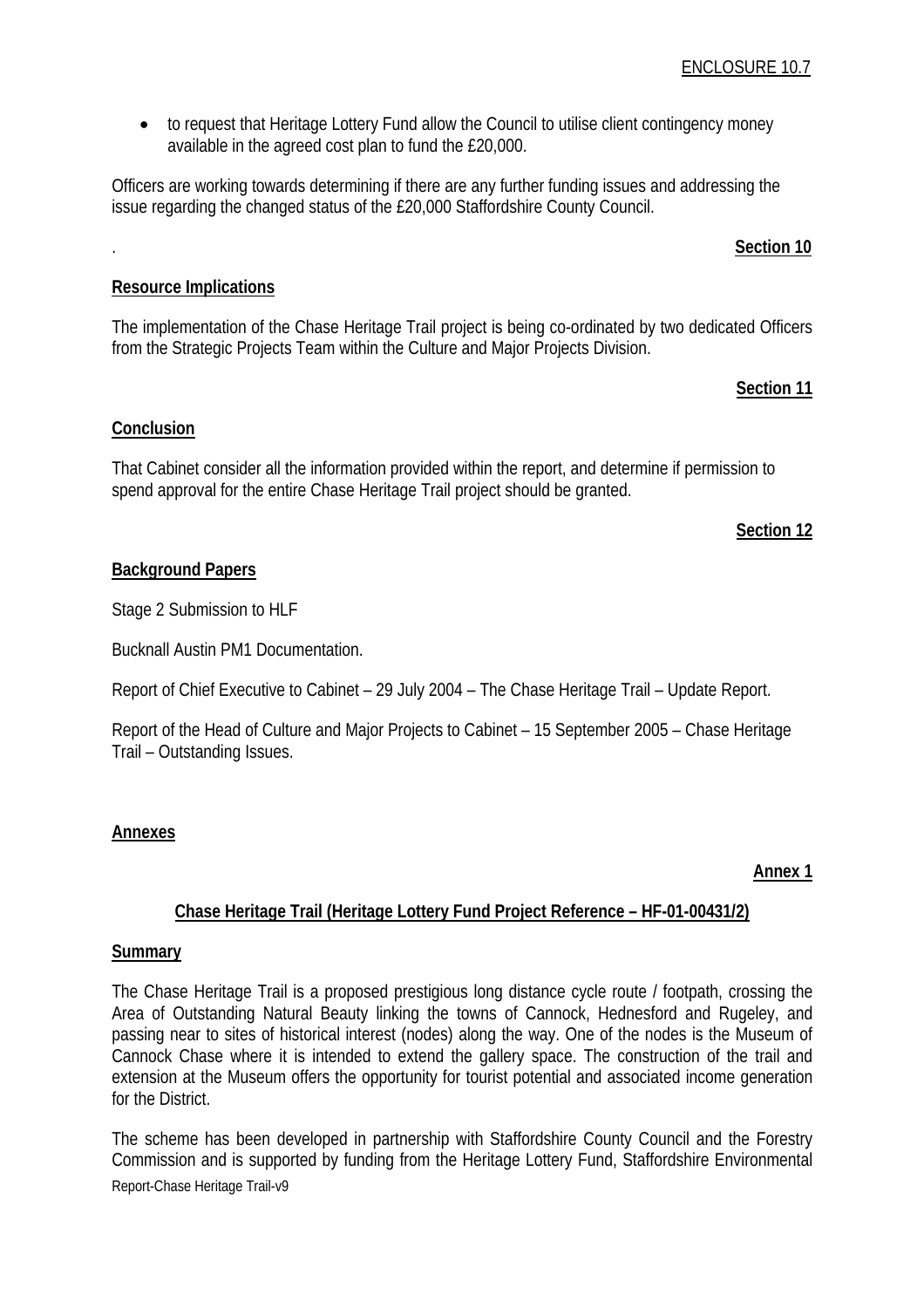Fund, Cannock Chase District Council and the partners. Contributions from Section 106 accounts have been identified as part of Cannock Chase Council's contribution.

The concept of the Chase Heritage Trail has been developed over a number of years, and the HLF grant was awarded in 2004.

### **The Trail**

The Trail is a cycleway / footpath linking the major towns in the District. It is approximately 10 miles long, and presently comprises 65 separate sections:

- i. 38 sections traverse land owned by Staffordshire County Council;
- ii. 14 sections traverse land owned by Cannock Chase District Council;
- iii. 7 sections traverse land owned by the Forestry Commission; and,
- iv. 6 sections traverse land in private ownership.

Every opportunity has been taken to route the trail away from the highway.

Staffordshire County Council will have responsibility for trail construction and future maintenance of the trail on all sections of the trail traversing land in its ownership. Some of these sections are on the highway and the others are on SCC-Countryside and SCC-Education land. Similarly the Forestry Commission will have responsibility for trail construction and future maintenance of the trail on all sections of the trail traversing land in its ownership. Finally, Cannock Chase District Council will have responsibility for trail construction and future maintenance of the trail on all sections of the trail traversing land in its ownership and also on those sections of the trail on land in private ownership, other than public footpaths.

The health benefits of this project are well known, and the project provides a unique opportunity to undertake such exercise whilst at the same time giving access to an historical educational experience by pointing out the historical landmarks along the trail. There is also potential for those who are excluded from other forms of recreational activity to benefit from the free trail, as well as the tourist potential afforded by such a large HLF funded project. The trail will be built to effect physical access through walking, cycling and wheelchair access. It will offer the opportunity for walking and safe cycling with the promotion of healthy lifestyles. The trail offers the opportunity for gentle exercise, a benefit for all, in an area with a high incidence of cardiac disease.

There will be spurs from the trail to three main visitor centres:

- i. Birches Valley visitors centre
- ii. Marquis Drive visitors centre

Report-Chase Heritage Trail-v9 iii. Museum of Cannock Chase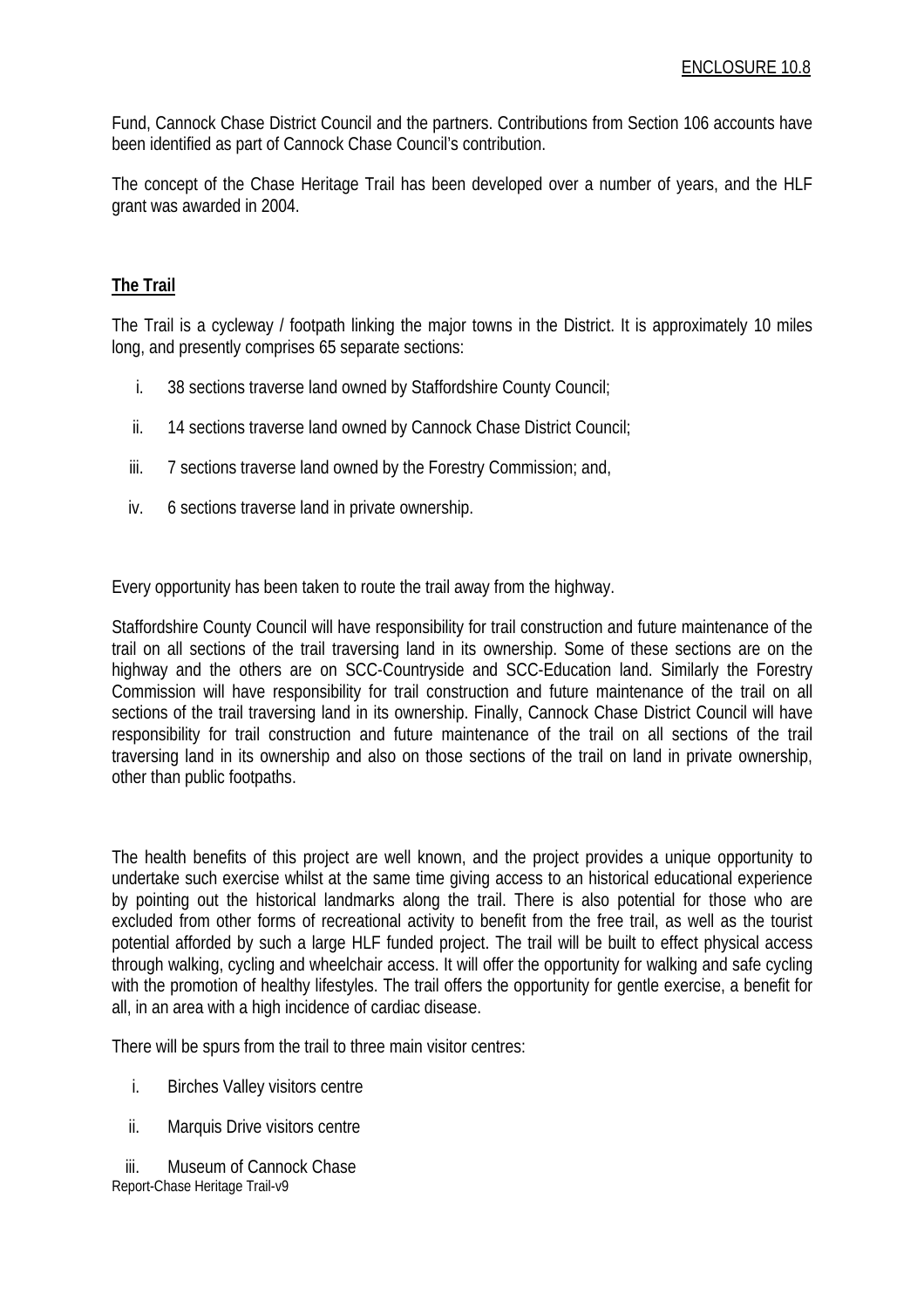It is intended that IT equipment and electronic educational material will be installed at each of the three main visitor centres.

Sites of historical interest (nodes) include Conduit Head, St Luke's Church, Our lady of Lourdes Church, the Museum of Cannock Chase, Brindley Pools, Slitting Mill Ironworks, Rugeley Clock Tower, St Augustine's Church and Rugeley Chancel Ruins.

The trail will be supported by various types of interpretational signage including single and double sided panels on posts, single sided panels on lecterns in rural and AONB areas, waymarkers and mileposts. In addition, there will be three main information boards, one at Cannock to mark the start and end point for the trail, one at Rugeley to mark the start and end point for the trail and one in the middle at Hednesford.

A package of route variations to enhance the trail is currently under consideration.

#### **The Museum**

One of the key project objectives is to enhance the Museum of Cannock Chase which is at the centre of the trail, through the creation of a new local history gallery and an enlarged reception and information point. The project will revitalise and enhance the Museum, providing a focal point for the area's rich industrial heritage.

In addition to the collections currently on display, the Museum holds many items in storage. Due to the limitations in space it has not been possible to display these items to the public. A permanent local history gallery will be established in the space freed up by the building of a new reception area. The Museum has limited space and has thus far not been able to fully reflect the local history of the area. The provision of the gallery will enable the museum to further its mission of providing a sense of place and allow a greater percentage of the reserve collections to be available to visitors. Additional gallery space in the main body of the building will allow previously inaccessible artefacts to be displayed using a variety of modern and sophisticated interpretational techniques.

As part of the planned improvements to the Museum and its incorporation into the heritage trail, there will be new and upgraded interpretation to the level now expected by an increasingly sophisticated audience. This will include the use of new technology to provide information about the trail, conservation and the sustainability of the environment.

In addition, as part of this scheme, it is intended that the front of the Museum is extended to house a new reception and Tourist Information Point. The Museum element of the project is integral to the Chase Heritage Trail project, providing a base for the physical and intellectual exploration of the area's heritage. The improved reception and Tourist Information Point will provide orientation for visitors from outside the area, thus increasing accessibility to heritage sites in and beyond the District boundaries.

Planning Permission for the museum element of the scheme and associated landscaping was granted on 07/11/2003 and Building Regulation Approval was obtained on 28/07/2005.